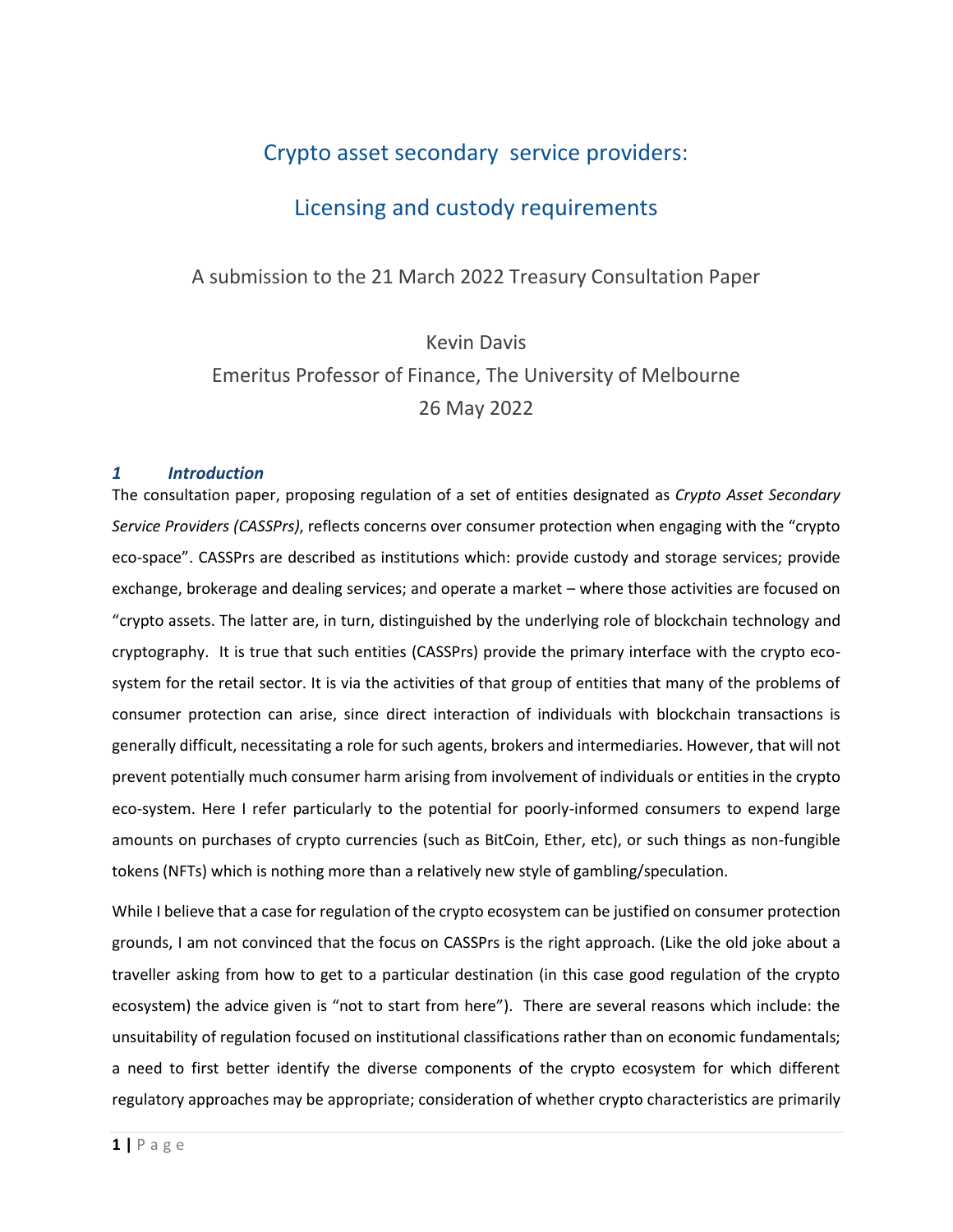"back office" considerations such that traditional regulation focused on the economic functions involved can be adapted or extended to the crypto space rather than involving separate specialised regulation. In a nutshell, is there anything special about the crypto space that warrants separate specialised regulatory arrangements – including the need to bring a group of intermediaries under a specialised licensing regime?

### *2 Putting the Cart before the Horse*

The consultation paper notes that the Treasury will engage in a "mapping exercise" to identify the wide (and growing) range of components of the crypto eco-system. As it notes, as well as (a vast number of) crypto-currencies the eco-system includes various forms of "tokens". As well as NFTs which provide some form of (generally poorly defined) ownership/entitlement rights to something, there are tokens which provide entitlements to products or services, Initial Coin Offerings (ICOs) which raise funds for some business enterprise and may involve some equity/shareholder stake, and Stable Coins which offer a "guaranteed" redemption value.

CASSPRs may be involved in roles as intermediaries, brokers, agents, advisers in connecting retail customers with any or all of these components of the crypto eco-system. But given the vastly different characteristics of these components (other than the use of blockchain and cryptography) applying a common regulatory approach to institutions engaged in some or all of these runs the risk of inappropriate regulation.

To illustrate consider purchases of crypto currency and of stable coins.

The former is primarily (if not exclusively) a form of gambling/speculation. The purchaser obtains no rights other than to have their identity placed anonymously (via the public/private key mechanism) on a ledger and to transfer that right to another party. Admittedly, there may be cases where the crypto currency can be used to purchase goods and services, but that is, and is likely to remain, a minor role. The purchaser has taken a position the value of which may increase or fall, depending only on demand by other potential purchasers relative to supply. (In that regard, it is a form of gambling unlike many other cases where the outcome of some event (a horse race, result of a lottery, etc) determines gain or loss).

In this regard, the role of a CASSPR providing access to (selling and buying) crypto currency facilities, can be likened to the role of a local newsagent with a franchise to act as an agent for a lottery. Individuals can take a position in the lottery via purchase at the newsagent, and receive any payouts via the newsagent. Where a CASSPR provides advice about, and access to, a range of crypto currencies this can be thought of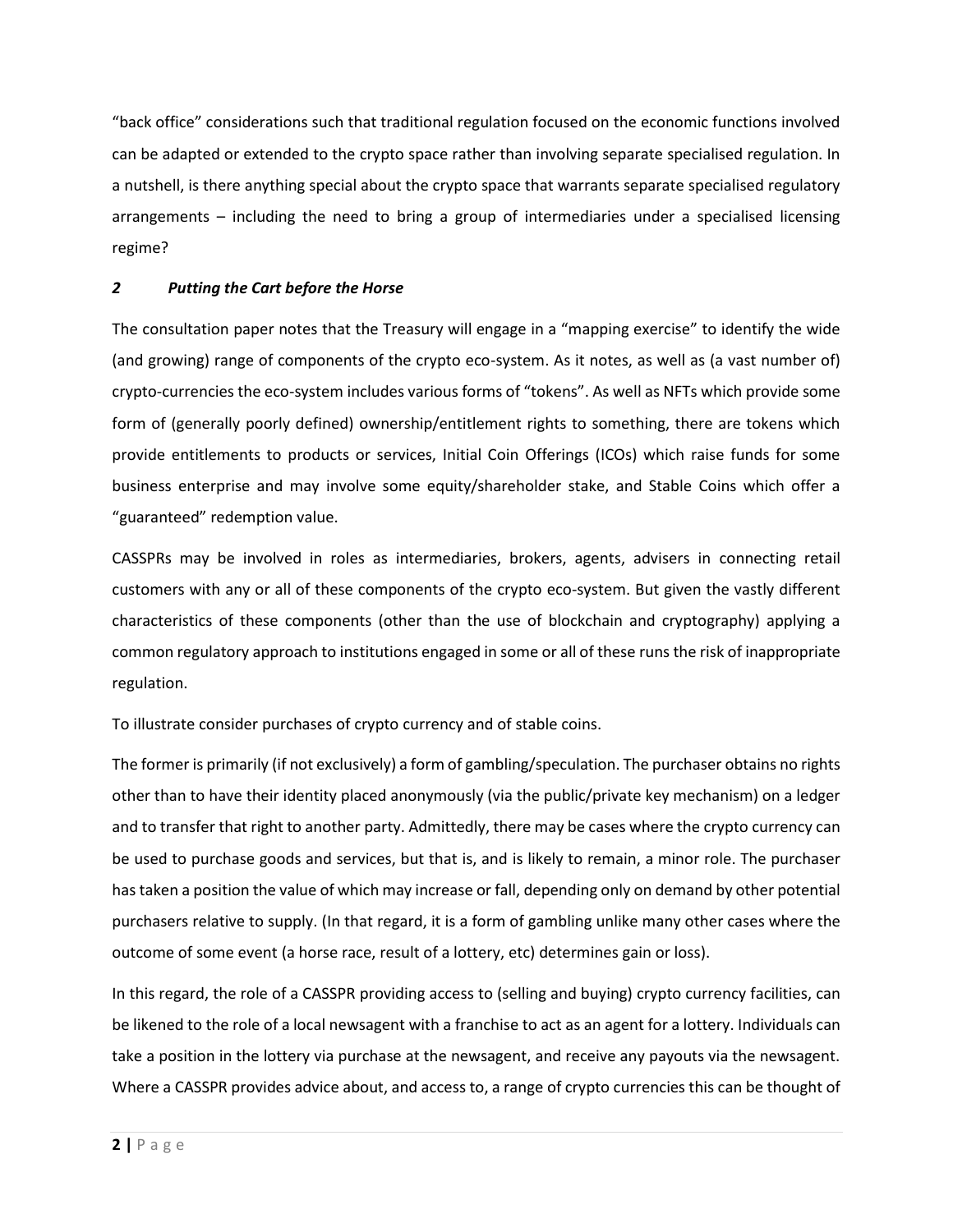a similar to a comparison website – of which many exist for a range of products and services (as well as for financial services). When a CASSPR takes on an "intermediary" role, whereby the value of the individual's position in the crypto currency is conditional on the safe-keeping role of the CASSPR, it is akin to acting as a trustee.

What these comments aim to show is that while there may be no exact equivalent in traditional activities and regulatory arrangements, the appropriate regulation does not necessarily involve treating CASSPRs as being involved in the financial system, nor according crypto currencies the status of a financial product. Rather, extant regulations from outside the financial sector (such as for trustees, operators of comparison website, etc) may be appropriate and adaptable to CASSPRs – and the principle of regulation being technologically neutral would suggest considering that option.

In contrast, Stable Coins would appear to be much more akin to a financial product, since a promise is being made of redeemability at a specified value. (It may not be a fixed amount in fiat currency, but fixed relative to the value of some other financial asset(s) – including gold). There are a range of ways in which Stable Coins might be structured, one of which is involves operating much like a bank with holdings of diversified assets partly funded by equity (capital) provided by the operator. If a CASSPR acts as an agent for such a "quasi-bank" then regulation such as applies to agency arrangements made by banks would seem appropriate. Such activities, and regulation, could be confined to a specialised subsidiary of a CASSPr, rather than involving regulation applied to the whole CASSPR. It should be noted that unless the CASSPr is itself offering stable coins (off chain) this does not obviate the need for thinking about regulating the on chain offer in a way similar to that of bank regulation. However, in that regard, the prohibition of non-ADIs from offering deposits at call, or issuing debentures with less than 31 days maturity, would mean that regulating a stable coin issuer as an ADI would create a non-level playing field vis a vis finance companies and other non-ADIs and raise issues around inclusion in the Financial Claims Scheme.

# **RECOMMENDATION 1: COMPLETION OF AN INITIAL "MAPPING EXERCISE" TO IDENTIFY TYPES OF CRYPTO PRODUCTS AND SERVICES IS NEEDED BEFORE EMBARKING ON REGULATION (AND ONGOING "MAPPING" WILL BE NECESSARY TO DEAL WITH NEW INNOVATIONS).**

**RECOMMENDATION 2: WHILE SOME CRYPTO PRODUCTS MAY HAVE CHARACTERISTICS OF FINANCIAL PRODUCTS AND SERVICES, NOT ALL DO, SUCH THAT DESIGNATION OF CRYPTO PRODUCTS AND SERVICES AS FINANCIAL PRODUCTS AND SERVICES AND APPLICATION OF FINANCIAL REGULATION SHOULD BE STRICTLY LIMITED.**

### *3 The irrelevance of "Crypto" for regulatory distinctions*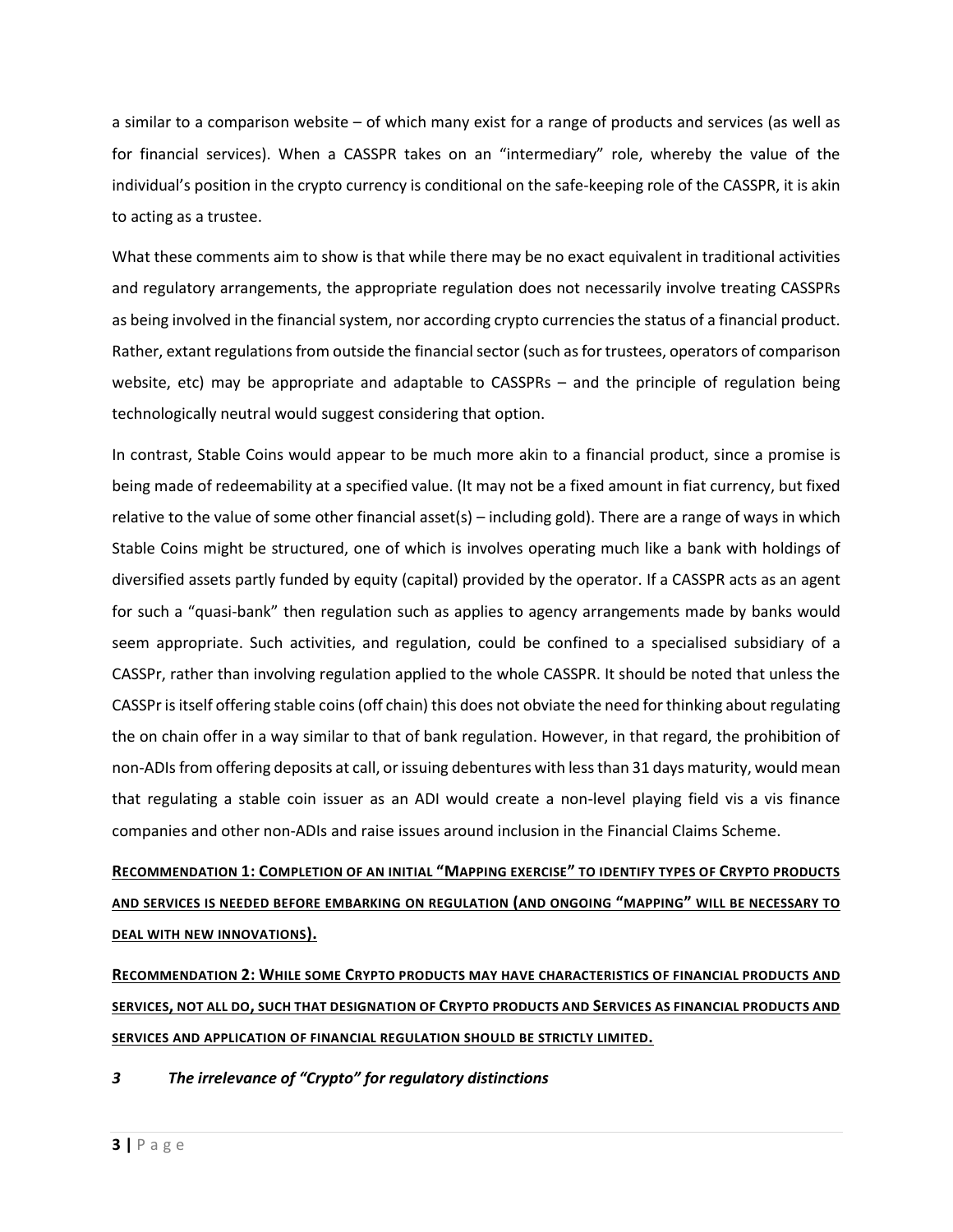The consultation paper is premised on the assumption that there is something different about use of blockchain (distributed ledger) and cryptography that requires special regulation for service providers engaged in the eco-system. As the paper notes, crypto "assets" are a subset of digital assets, where the latter arguably includes ownership recorded on some form of electronic edger, proof of ownership checked by cryptographic means (such as password verification), and may also involve access and transfer of ownership via non-electronic means. Adopting such a definition of digital assets means that bank deposits, managed funds, etc., which can be accessed via the internet are digital assets.

The question then arises, why should there be different treatment of crypto assets and associated service providers from other digital assets and associated service providers? (Note that I have argued that many of the crypto items, including crypto currencies, do not warrant designation as financial assets). In my view there is no reason for differential regulation. The nature of the ledger involved in recording ownership and the method of verifying ownership are essentially "back-office" activities, not relevant to the fundamental characteristics of the asset in question.

Thus, for example, if some Stable Coin was to be designated as similar to a bank deposit, it could be appropriate to have the issuer of that Stable Coin registered as an ADI and subject to the prudential regulation applying to ADIs. Differences in the nature of back office activities and the risks arising, would then be subject to operational risk regulation – which can be tailored by APRA to reflect the specific nature of those risks. However, ADIs are also engaged in making loans – which is not a fundamental activity of a Stable Coin issuers, making the ADI designation less appropriate.

Alternatively, and preferably, an issuer of a Stable Coin could be treated as offering a Stored Value Facility (SVF) – consistent with the recent recommendation of the [Council of Financial Regulators \(2020\)](https://www.cfr.gov.au/publications/policy-statements-and-other-reports/2020/regulation-of-stored-value-facilities-in-australia/pdf/report.pdf) to introduce such a designation. This would also facilitate Stable Coin issuers participating in the domestic payments system. This differs from designation as an ADI by excluding those funds from coverage by the Financial Claims Scheme (FCS). This would create a level playing field (ensuring competitive neutrality) relative to non-ADIs at the expense of differentiating Stable Coin issuers from banks. Given that some issuers of Stable Coins are likely to be foreign based, making domestic regulation difficult, designation as a SVF rather than an ADI would seem preferable. SVF regulation by ASIC and APRA would likely preclude many attempts to offer stable coins involving unsuitable asset portfolios or algorithmic methods for achieving stable value from being designated as SVFs.

Similar arguments apply in the case of Initial Coin Offerings (ICOs) which involve the raising of funds for a business enterprise with some (variety of) promises attached to coin ownership regarding returns,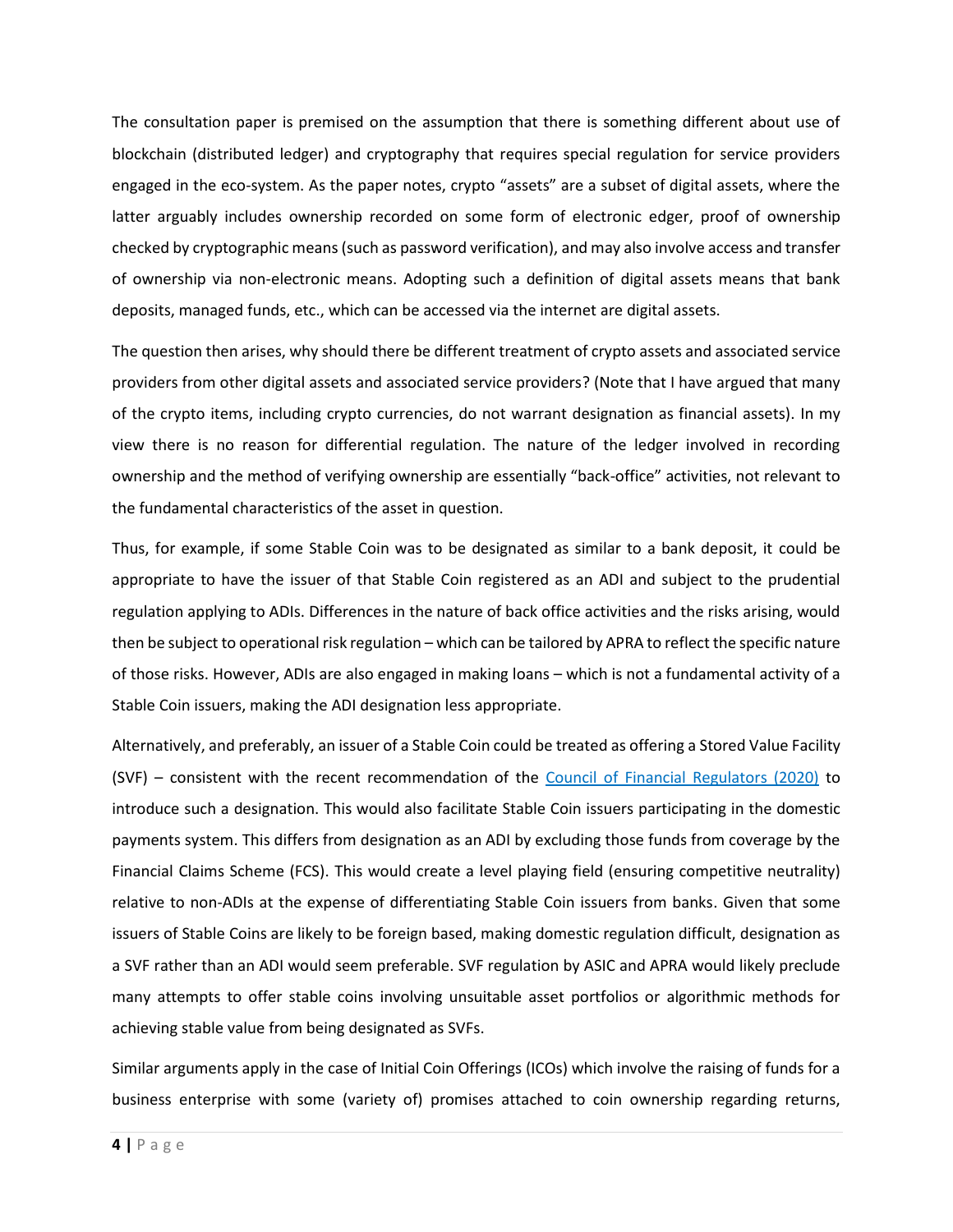governance rights, access to products/services of the issuer. The rights promised might be structured in a novel way and involve issuance processes which are different to traditional fund raising activities. But this implies a need to amend/augment existing regulations, and is not something that demands specific regulation based on the "crypto" (blockchain, cryptography) features.

CASSPrs may also operate markets in which individuals may buy or sell crypto currencies or other cryptobased tokens. Most regulation of market operators has occurred in the financial sector, with the markets being for financial assets or derivatives based upon those assets. But markets can be provided (often by government authorities) for what appear to be non-financial assets, such as markets for the trading of water rights or carbon credits. In practice, carbon credits have been designated as financial products, while the ACCC's recent [inquiry](https://www.accc.gov.au/system/files/Murray-Darling%20Basin%20water%20markets%20inquiry%20-%20final%20report%20-%20Overview.pdf) into the Murray-Darling Water Basin did not advocated designating water rights as a financial product. It would thus seem possible to designate the rights inherent in crypto currencies either as a financial product or not – with markets correspondingly coming under the regulatory auspices of ASIC or the ACCC. To avoid giving crypto currencies unwarranted credence as financial products, the latter approach is warranted.

**RECOMMENDATION 3: "CRYPTO" IS NOT A CHARACTERISTIC WHICH WARRANTS SPECIAL REGULATION RATHER THAN AMENDMENTS TO OR AUGMENTATION OF TRADITIONAL REGULATION.**

**RECOMMENDATION 4: IF STABLE COINS ARE TO BE TREATED AS A FINANCIAL PRODUCT THEN THEY SHOULD BE REGULATED UNDER THE PROPOSED STORED VALUE FACILITY (SVF) MODEL RATHER THAN DESIGNATED AS ADIS.**

**RECOMMENDATION 5: CRYPTO CURRENCY MARKETS SHOULD NOT BE REGULATED UNDER THE FINANCIAL MARKET OPERATOR REGIME, BUT UNDER THE AUSPICES OF THE ACCC – WHICH MAY REQUIRE DEVELOPMENT OF REGULATIONS FOR MARKETS OPERATING IN NON-FINANCIAL PRODUCTS.**

### *4. Consumer Perceptions and Financial Product Designation of Crypto Products*

Designation of Crypto products, such as crypto currencies, as a financial product would mean that they and associated service providers would fall under the auspices of ASIC for financial consumer protection. If such a designation is not made, the general consumer protection laws as administered by the ACCC would apply.

Designating crypto products as financial products provides them a credence which in many cases is not appropriate and can influence consumer perceptions inappropriately. Some crypto products and services may warrant designation as financial products and services – but that is not related, at all, to their crypto nature. Rather it is because they have properties which mean they provide fundamental economic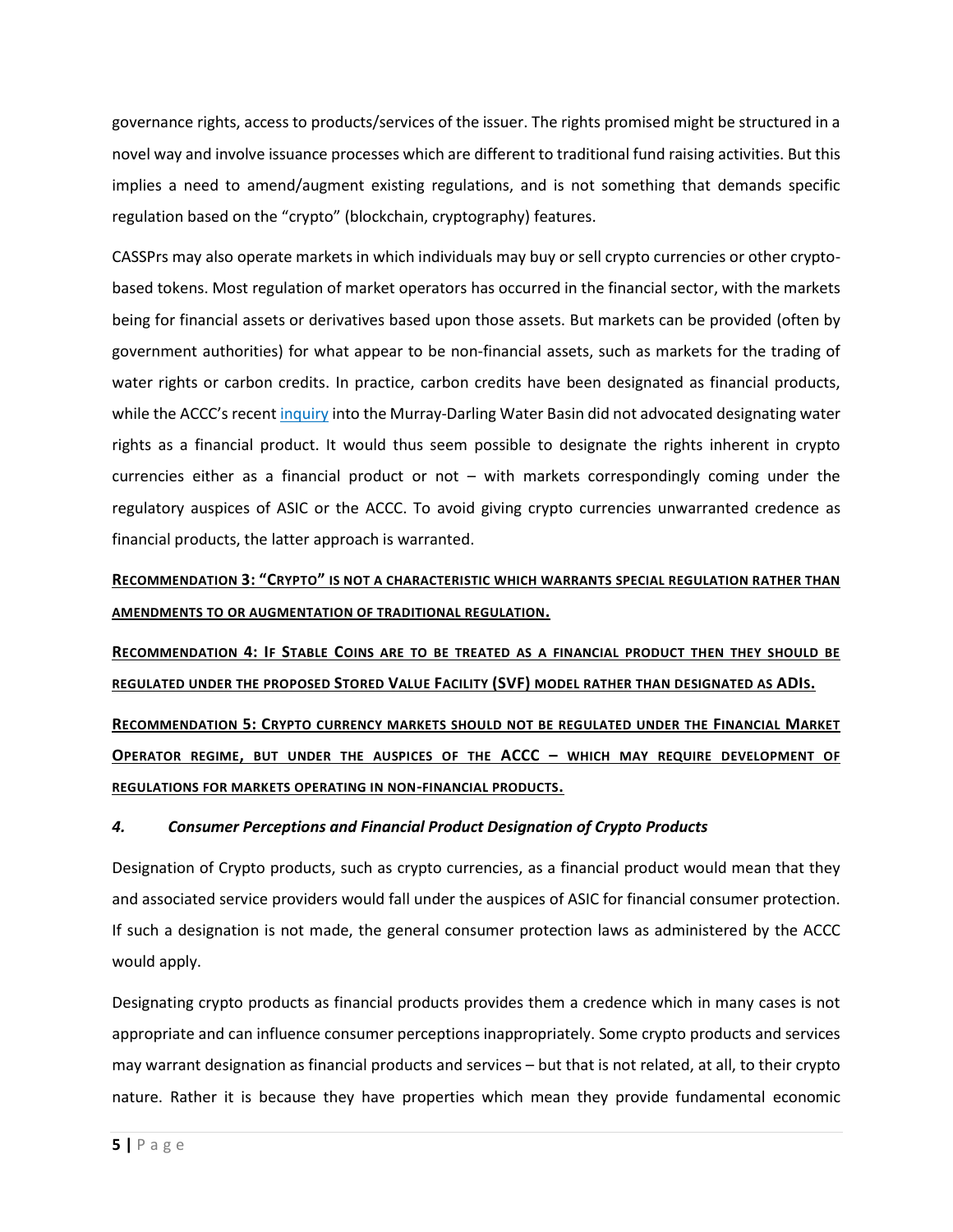services to their users. In this regard it is worth referring to the generally accepted economic functions of a financial system which [Merton,](https://www.jstor.org/stable/3665532) for example, listed as

*1. a payments system for the exchange of goods and services* 

*2. a mechanism for the pooling of funds to undertake large-scale indivisible enterprise* 

*3. a way to transfer economic resources through time and across geographic regions and industries* 

*4. a way to manage uncertainty and control risk* 

*5. price information which helps coordinate decent, ralized decision-making in various sectors of the economy* 

*6. a way to deal with the asymmetric information problems when one party to a financial transaction has information that the other party does not*

Merton, and others, have advocated for a *functional approach to financial regulation*, such that equivalent regulation applies to financial products and services providing the same economic functions. Implementing such an approach has proven problematic, but a focus on economic functions rather than "back office" features of crypto products may help identify appropriate regulatory treatment of the crypto eco system. It is clear that some of the crypto products and services do provide some of these economic functions. Identifying the economic functions of crypto products rather than focusing on the "crypto" feature seems more likely to lead to a suitable regulatory approach

**RECOMMENDATION 6: DESIGNATING CRYPTO PRODUCTS AND SERVICES AS FINANCIAL PRODUCTS MAY INAPPROPRIATELY ELEVATE CONSUMER INTERPRETATIONS ABOUT THE SAFETY AND UTILITY OF SUCH PRODUCTS**

**RECOMMENDATION 7: FOCUSING ON THE ECONOMIC FUNCTIONS PERFORMED BY CRYPTO PRODUCTS RATHER THAN THEIR "CRYPTO" FEATURE IS LIKELY TO PROVIDE A FIRMER FOUNDATION FOR THOSE PRODUCTS DEEMED SUITABLE FOR DESIGNATION AS FINANCIAL PRODUCTS.**

### *5. The shortcomings of Institution-based Regulation*

The shortcomings of a regulatory approach based on institutional classifications is well known, and these are likely to be even more severe when the classification involves a group of diverse entities operating in a number of different spheres.

Shadow banking is perhaps the best known example, in which the credit creation activity of banks is also undertaken by non-prudentially regulated entities. There is no reason to expect that things would be different in the case of CASSPrs – with shadow (or ghost) entities (perhaps referred to as "Caspers" like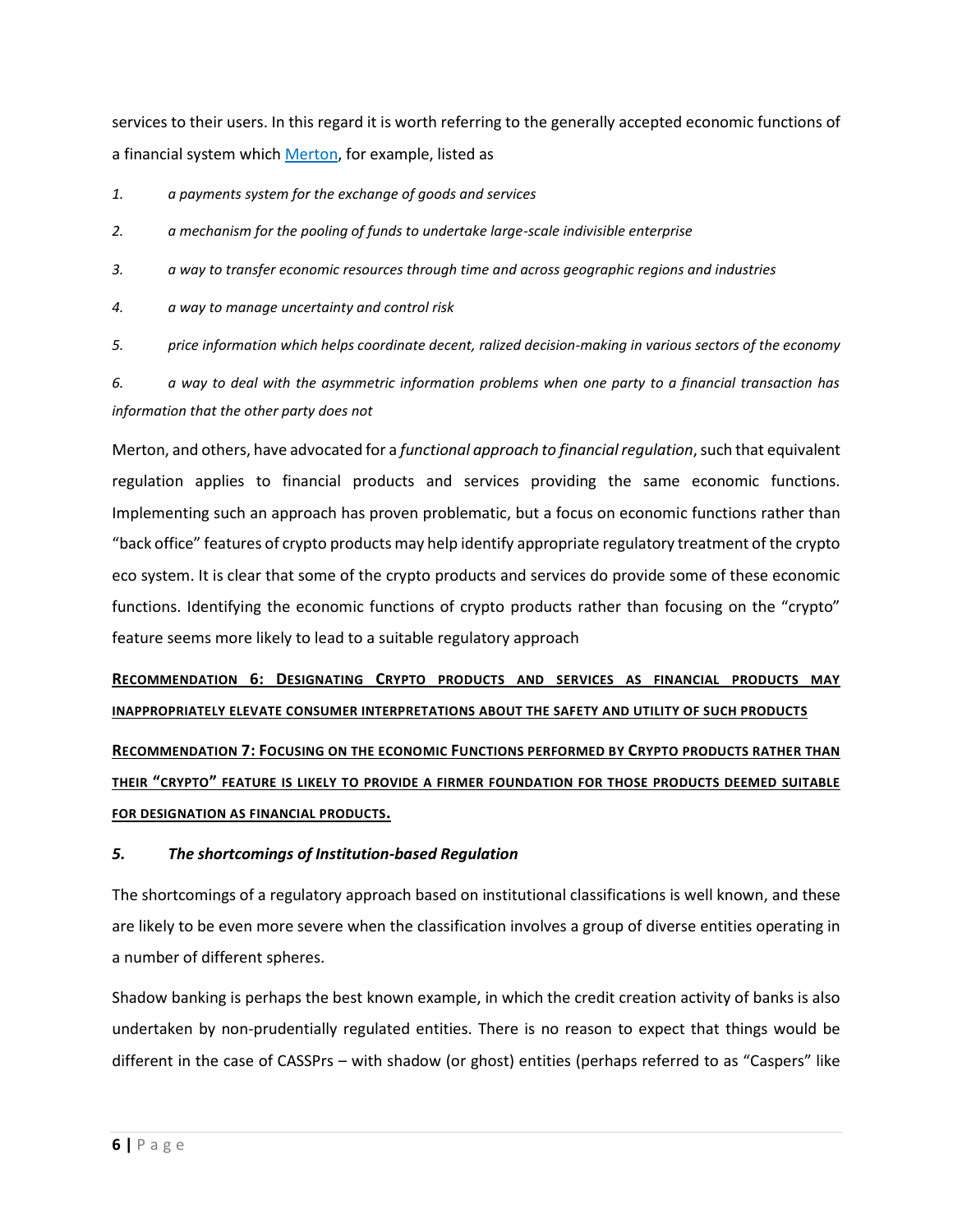the friendly ghost!) emerging to undertake functionally equivalent activities outside the boundaries of the regulation.

**RECOMMENDATION 7: DO NOT ADOPT AN INSTITUTION-BASED APPROACH TO REGULATION AS IMPLICIT IN THE PROPOSED CASSPR APPROACH, BUT INSTEAD FOCUS ON THE ECONOMIC FUNCTIONS BEING PERFORMED AND IDENTIFY WHETHER EXTANT REGULATION CAN BE ADAPTED OR EXTENDED TO THE CRYPTO APPROACH TO PERFORMING THOSE ECONOMIC FUNCTIONS.**

### *6 Consumer Protection and Financial Regulation*

The standard approach to financial regulation involves dichotomising it into a prudentially regulated sector where promises made to investors are highly likely to be met, and a less regulated sector where investors/participants bear the consequences of their decisions. Of course, for that to work well, participants need to be well-informed and cognisant of the risks they are taking. It is also necessary to have some degree of trust in counterparties, with a claimed advantage of the crypto sector being that pre-determined computer based algorithmic processes mean that operations are possible in the absence of trust. In practice, and particularly so in the crypto-world, well informed consumers are not the norm, and claims of a lack of need for trust in the crypto world are overblown particularly with the important role played by intermediaries such as CASSPRs.

There have been two main types of approach for protecting gullible consumer/investors. One, failed approach, has been what I term an EAD approach involving financial Education, Advice, and Disclosure. The alternative has been the "benevolent paternalism" approach of preventing the supply and distribution of unsuitable financial products to unsophisticated financial consumers.

Simply banning retail investors from involvement in certain markets, has been one mechanism involved in benevolent paternalism, although many such investors (including SMSFs) now appear able to meet the relatively liberal criteria for classification as wholesale investors. But, barring fraudulent inducements and advice leading to agreeing to such classification (where compensation schemes may provide some protection) resulting risk-taking should be purely "on the investor's head". (Note that any compensation schemes require product producers and distributors to be members of the scheme – which does not currently apply to crypto asset providers).

Banning investors from purchasing and holding unsuitable crypto products seems highly unlikely to work. That requires issuers/producers to be subject to some form of national jurisdiction such that penalties can